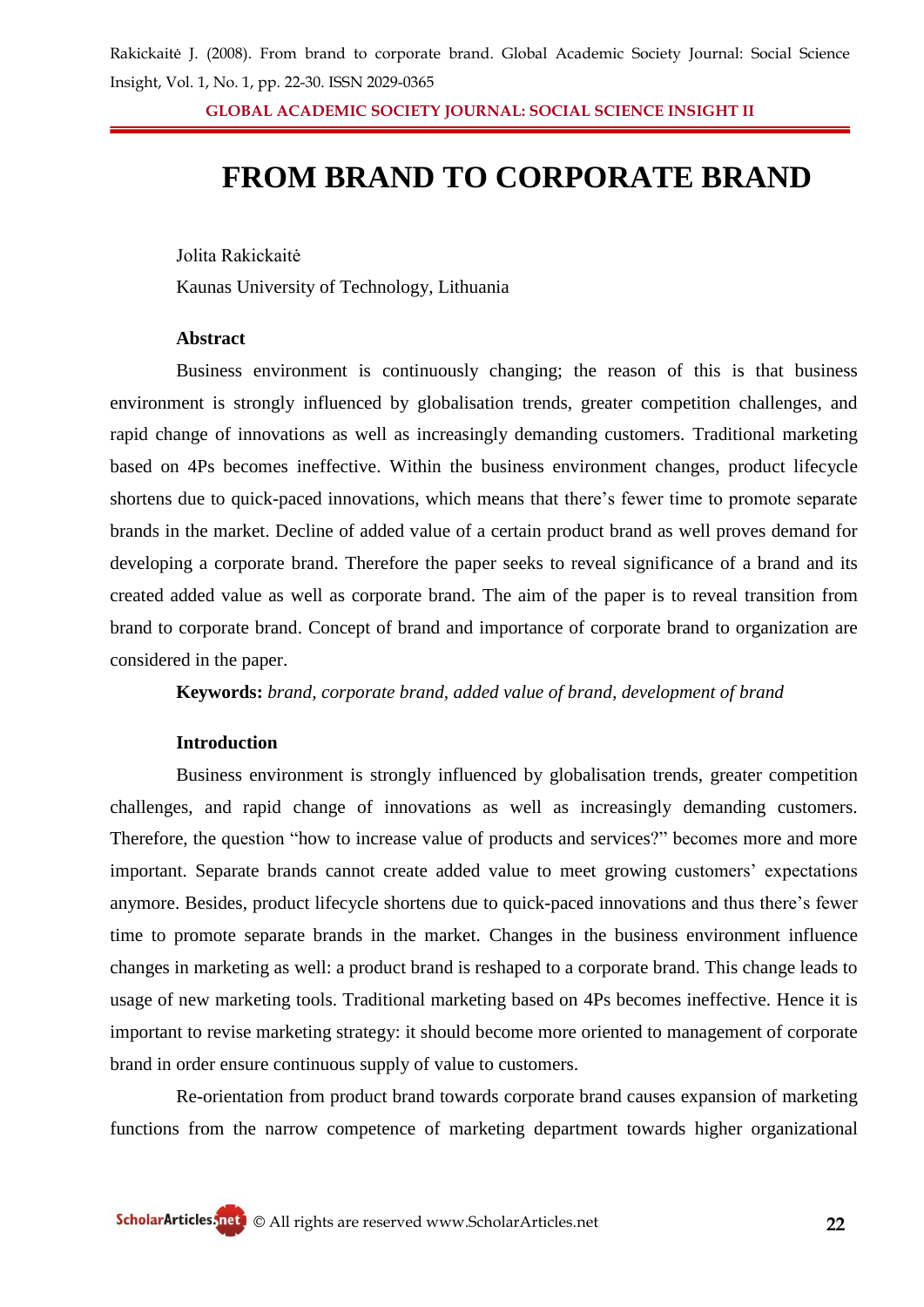**GLOBAL ACADEMIC SOCIETY JOURNAL: SOCIAL SCIENCE INSIGHT II**

level. At the organizational level, organizational identity is revealed through development and positioning of the corporate brand, which represents organizational culture, image, and expression of company"s vision. The aim of the paper is to reveal transition from brand to corporate brand.

#### **Concept of brand**

Referring to Perreault and McCarthy (1997), branding means the use of a name, term, symbol or design – or combination of these – to identify a product. Concept of a brand comes from product marketing where purpose of brand was to differentiate a product or service so that people would give preference to one or another brand. For example, Knox (2004) defines brand as a symbol that distinguishes one company"s products or services from services or products of the other companies. Markevičiūtė (2005) maintains that brand is what exists in customer"s mind. Therefore brand can be considered as one of the most important organization"s assets. Brand may be considered as a feature of a certain product, which creates product's added value and distinguishes company"s products from those of competitors" (Žostautienė and Marcinkevičienė, 2005).



**Figure 1. Structure of brand complex (according to Bivainienė (2006))**

According to Bivainienė (2006), a brand may be considered not only as written or symbolic record but also as a complex of various elements (physical, emotional, aesthetical, symbolical, etc.) (see Figure 1), which are closely related to company's culture. The company's culture is oriented to satisfaction of customers' needs and forms unique perception in customer's mind thus creating product's additional value. Therefore a brand may be defined as the proprietary visual, emotional, rational, and cultural image that the customer associates with a company or a product (Brand Solutions, 2004). For example, a brand"s emotional values are communicated not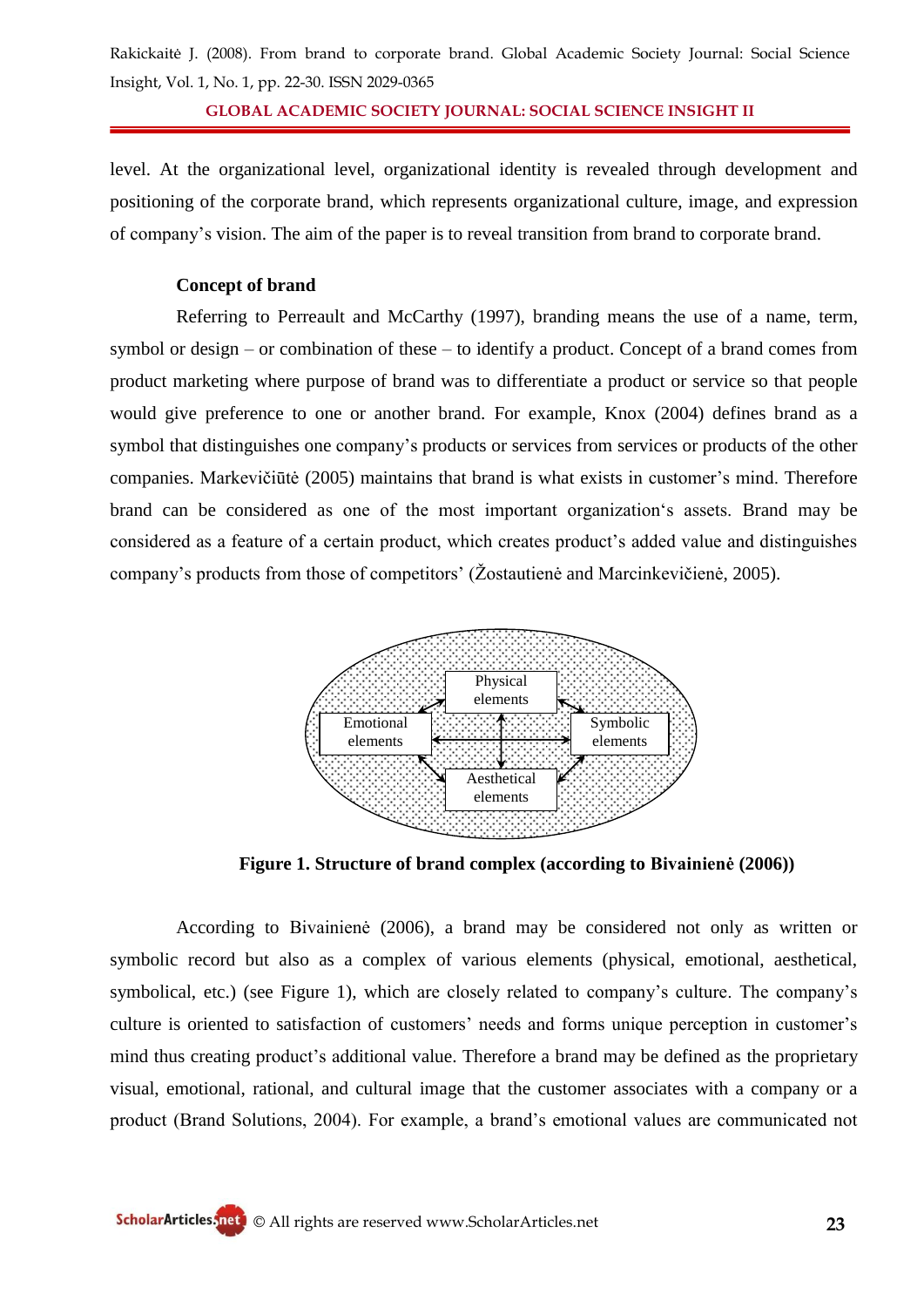**GLOBAL ACADEMIC SOCIETY JOURNAL: SOCIAL SCIENCE INSIGHT II**

only by advertising, but also through employees" interactions with different stakeholders (Harris and Chernatony, 2001).

Brands perform several valuable functions. At their most basic level, brands *serve as markers* for the company"s offerings. For customers, brands differentiate products and services from ones of the competitors and therefore helps to simplify choice of goods or services (Perreault and McCarthy, 1997; Markevičiūtė, 2005; Simoes and Dibb, 2001), they also promise a particular quality level, reduce risk, and/or engender trust (Keller and Lehmann, 2006). Customers trust wellknown and reliable brands, in the way to avoid risk. Well-known and reliable brands psychologically decrease risk that customer expectations could be not met after usage of product or service (Knox, 2004). Brands are built on the product itself and the accompanying marketing activities. Brands thus *reflect the complete experience* that customers have with products. Brands also *play an important role in determining the effectiveness of marketing efforts* such as advertising and channel placement. According to Perreault and McCarthy (1997), a good brand reduces the marketer"s selling time and effort. Finally, brands are an *asset in the financial sense*. Thus, brands *manifest their impact* at three primary levels – customer-market, product-market, and financialmarket. The value accrued by these various benefits is often called brand equity (Keller and Lehmann, 2006).

According to Crimmins (2003), Perreault and McCarthy (1997), brands enhance the value of products and are difficult for competitors to copy. This way, brands play a critical role in marketplace competition. Therefore, brand value helps to differentiate a certain product or service from others and gives basis for customer loyalty (Knox, 2004). In essence, brand value is as promise of identity and predictability. An organization, which seeks to create higher value for its customers, should sustain relations with customers in different ways, including marketing communications about products and services. For example, communication with customers via corporate web-sites and call centres enables both: to provide information about the products and to receive customers" complaints. Any communication experience gives customer a possibility to evaluate organization's image and reputation. Thus, brand concept changes and includes not only product but also corporate culture, know-how, organizational systems and procedures. Buyers tend to develop relations with the providers, including more close relationship and more complex purchasing processes. Customers become more and more confident and are less afraid to risk. These changes were influenced by protection of customer rights, higher net incomes and continuous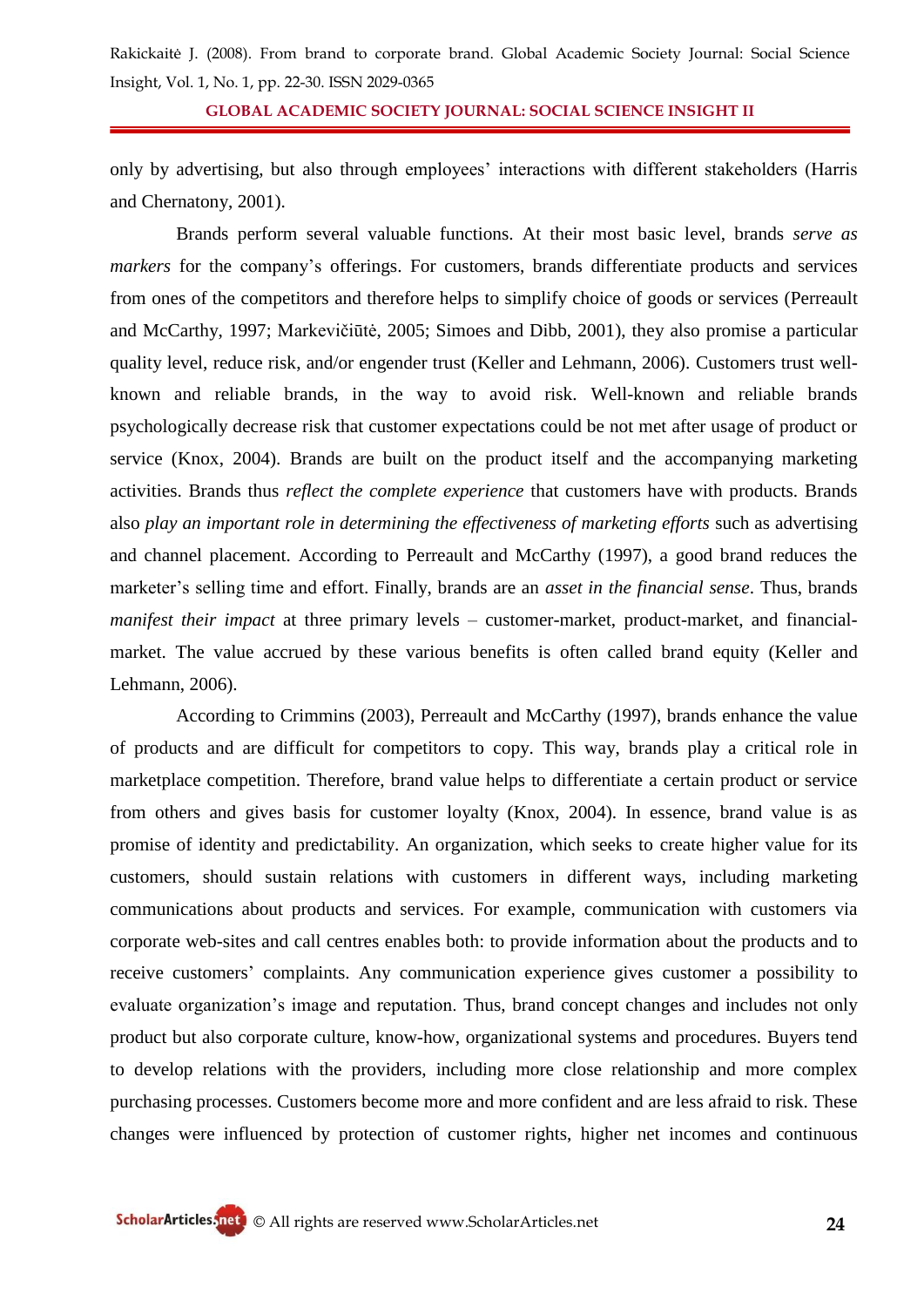**GLOBAL ACADEMIC SOCIETY JOURNAL: SOCIAL SCIENCE INSIGHT II**

development of products. It means that predictability of well-known brand is not stable argument seeking to meet customer's expectations. In many markets buyers can choose from variety of wellknown companies" high quality products. Therefore, traditional view to brand creation becomes ineffective (Knox, 2004). Brand assets are difficult and expensive to develop, maintain and adapt (Aaker, 2004). According to Knox (2004), in modern economy, added value of brand does not depend on brand management anymore. Changes in business environment stimulate search for new ways of brand development and creation of its value.

#### **Importance of corporate brand to organization**

Brand development distinguished through creation of product or service used to create added value for thirty years. This value used to help to acquire and sustain distinction of product or service in the certain market. Changes of brand management tools have influenced marketing complex within changing business environment. Due to the situation, product brand tend to shift into corporate brand.

Good brands can improve the company's image – speeding acceptance of new products marketed under the same name (Perreault and McCarthy, 1997). While 4Ps marketing remains central to product and sales strategies, the organization"s marketing mix is more appropriate in an environment where customer value is created through the activities of the entire company. But these credentials, or what the organization is known for by customers, are sustainable only if the core processes that run end to end through the company are suitably aligned. Thus, it is the positioning of the organization brand in conjunction with its core processes that creates and delivers customer value through the organization (Knox, 2004). People assess well-known and recognisable organization more positively. Besides, influence of a corporate brand on new products was noticed. Knox (2004) and Bickerton (2003) define corporate brand as visual, verbal and behavioural expression of organization"s unique business model. Corporate brand management is based on traditions of brand management. It also seeks to differentiate and to create regard of the people not to separate products but to the whole organization. Corporate brand management is complex of activity proceeding at organization"s level. Thus, corporate brand management is scope behind competence of a certain organization"s department (usually marketing). Organization becomes a strategic element in corporate brand management (Bickerton, 2003). Corporate brand should arise from organization"s identity and transit its identity to all concerned parties (Leitch, 2003). The corporate brand defines the company that will deliver and stand behind the offering that the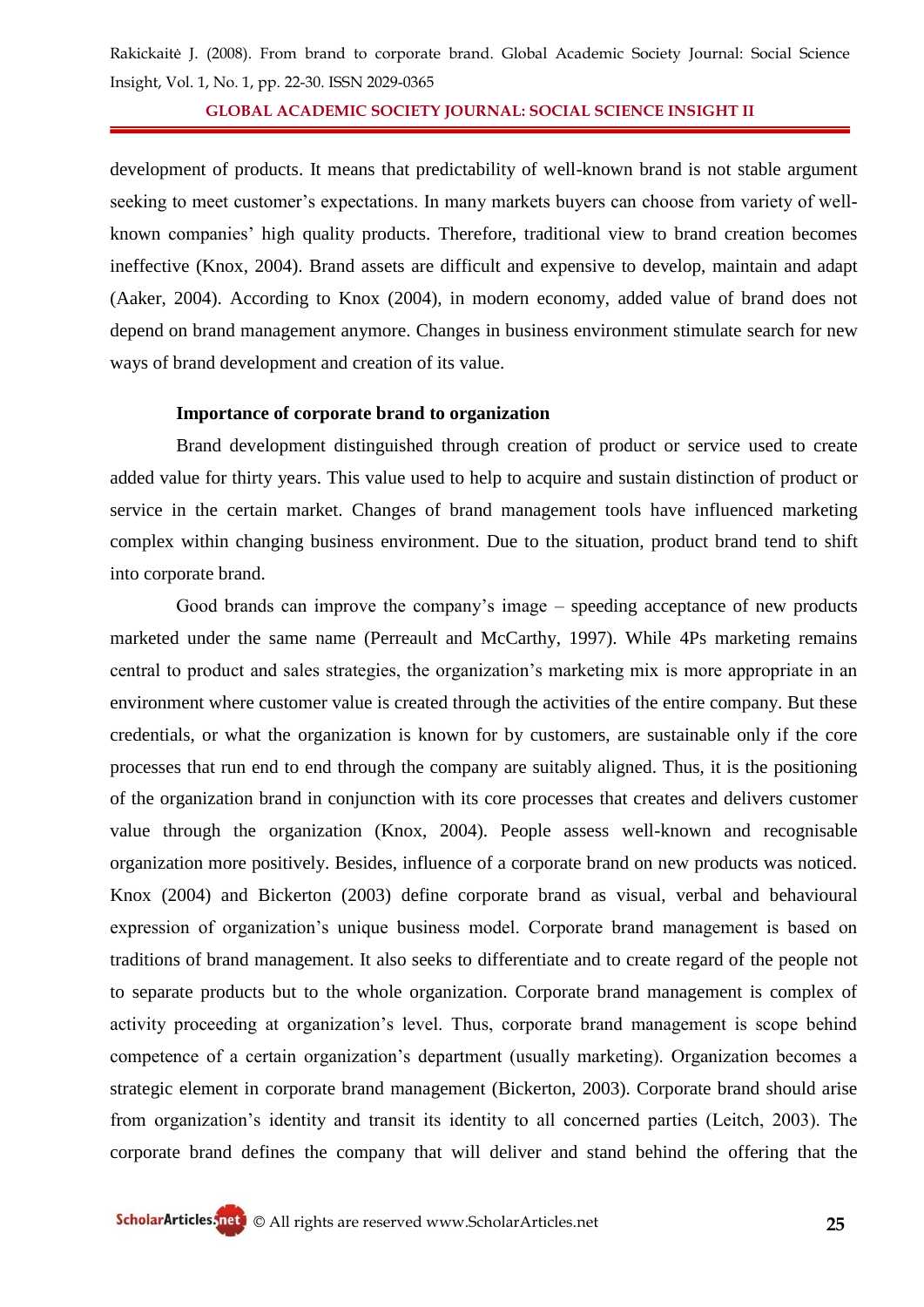**GLOBAL ACADEMIC SOCIETY JOURNAL: SOCIAL SCIENCE INSIGHT II**

customer will buy and use (Aaker, 2004). According to Gregory (2003), every company has a brand.

In general, a corporate brand will potentially have a rich heritage, assets and capabilities, people, values and priorities, a local and global frame of reference, citizenship programs and a performance record (Aaker, 2004). Balmer (2001) states that corporate brand comes from organizational identity involving leadership, values, tradition and environment. Traits of organizational identity go public through corporate branding. According to Bickerton (2000) and Knox (2004), corporate brand consists of "higher marketing mix variables" such as reputation, product and service performance, product brand and customer portfolio, and networks. Gregory (2003) emphasizes, that branding equals trust. The mix of these four components creates the corporate brand as well as the means by which this brand is differentiated from its competitors. Organization must critically and reasonably evaluate the above-mentioned higher marketing mix variables in order to implement corporate brand positioning effectively (Bickerton, 2000; Knox, 2004).



## **Figure 2. Core value framework linking a corporate brand to product brands (Urde, 2003)**

Hatch (2003), Schultz (2003), Urde (2003) and Aaker (2004) suggest some differences between brand and corporate brand. Brand development is trusted to middle level of managers but responsibility for corporate brand management falls to top level managers. Differences arise in time devoted to brand management as well: brand survives in short term depending on product life-cycle, whereas corporate brand exists in long term as long as organization exists. Besides, a corporate brand usually has heritage that is richer and more relevant than product brands. The corporate brand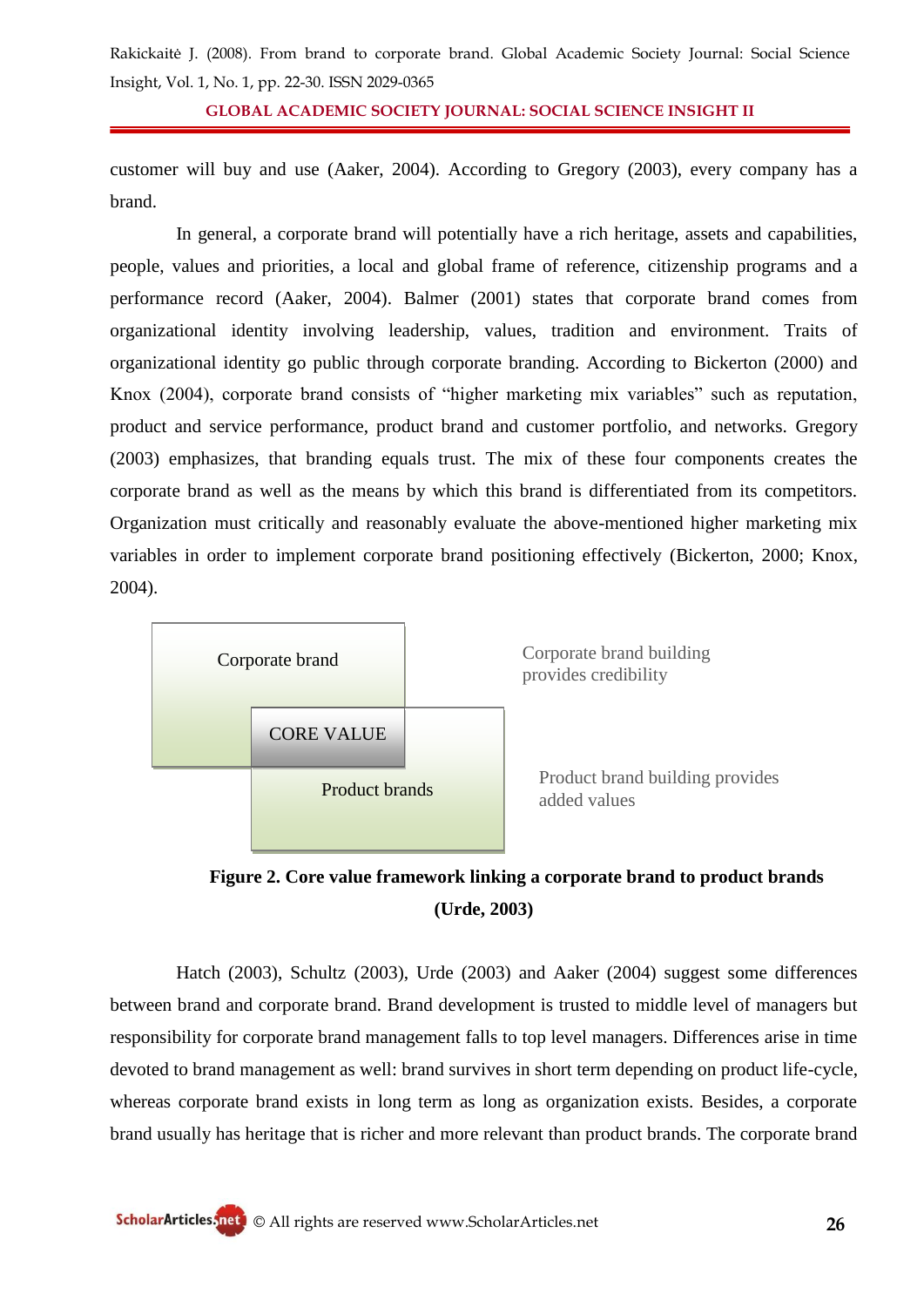**GLOBAL ACADEMIC SOCIETY JOURNAL: SOCIAL SCIENCE INSIGHT II**

is special because it explicitly unambiguously represents an organization as well as a product. A company, which creates corporate brand, brings to a market a perception of having assets and capabilities to deliver innovative products and value to customers. Corporate brand provides credibility therefore product brand provides added values, and interaction of these leads to core value (see Figure 2).

Balmer (2001) maintains that corporate brand attracts and orients relevant audiences, stakeholders and clients towards the recognisable values and symbols that differentiate the organization. It is defined in similar way by Gregory (2003): a corporate brand is the product of the millions of experiences a company creates – with employees, vendors, investors, reporters, communities and customers – and the emotional feelings these groups develop as a result. Corporate branding expresses the values and/or sources of desire that attract key stakeholders to the organization and encourage them to *feel a sense of belonging to it*. It is this attraction and sense of belonging that affects the decisions and behaviours on which a company is built (Balmer, 2001). A strong corporate brand possesses this attractive force and offers symbols that help stakeholders experience and express their values and thereby keep them active (Hatch and Schultz, 2003). While product brand creates image orientated to customers, corporate brand should create organization"s image to all concerned parties: staff, customers, investors, providers, partners, other concerned persons, local community, etc. (Hatch, 2003). Therefore a strong corporate brand creates, manages, and fulfils high expectations among its many audiences (Gregory, 2003). According to Aaker (2004), one of the organization"s characteristics that can affect the customer relationship is whether the corporate brand has local or global orientation. Being local – striving to connect in tangible and intangible ways to the local environment and customers – provides at least two benefits. First, it allows customers to take pride in their purchasing patterns. Second, such companies can ingratiate customers by providing a look and feel of brand that is attuned to their local culture. Being global – having global visibility, aspirations and reach – has several potential advantages as well. There is prestige attached to a brand that has made it globally. People everywhere are likely to recognize and respect a global brand and, subsequently, a customer, who uses that brand. Further, there is an implication that if a brand is successful on a global stage, it must also deliver innovation and quality products and services to local market.

Hatch and Schultz (2003) identifies three elements that form the foundation of corporate branding: (1) strategic vision – the central idea behind the company that embodies and expresses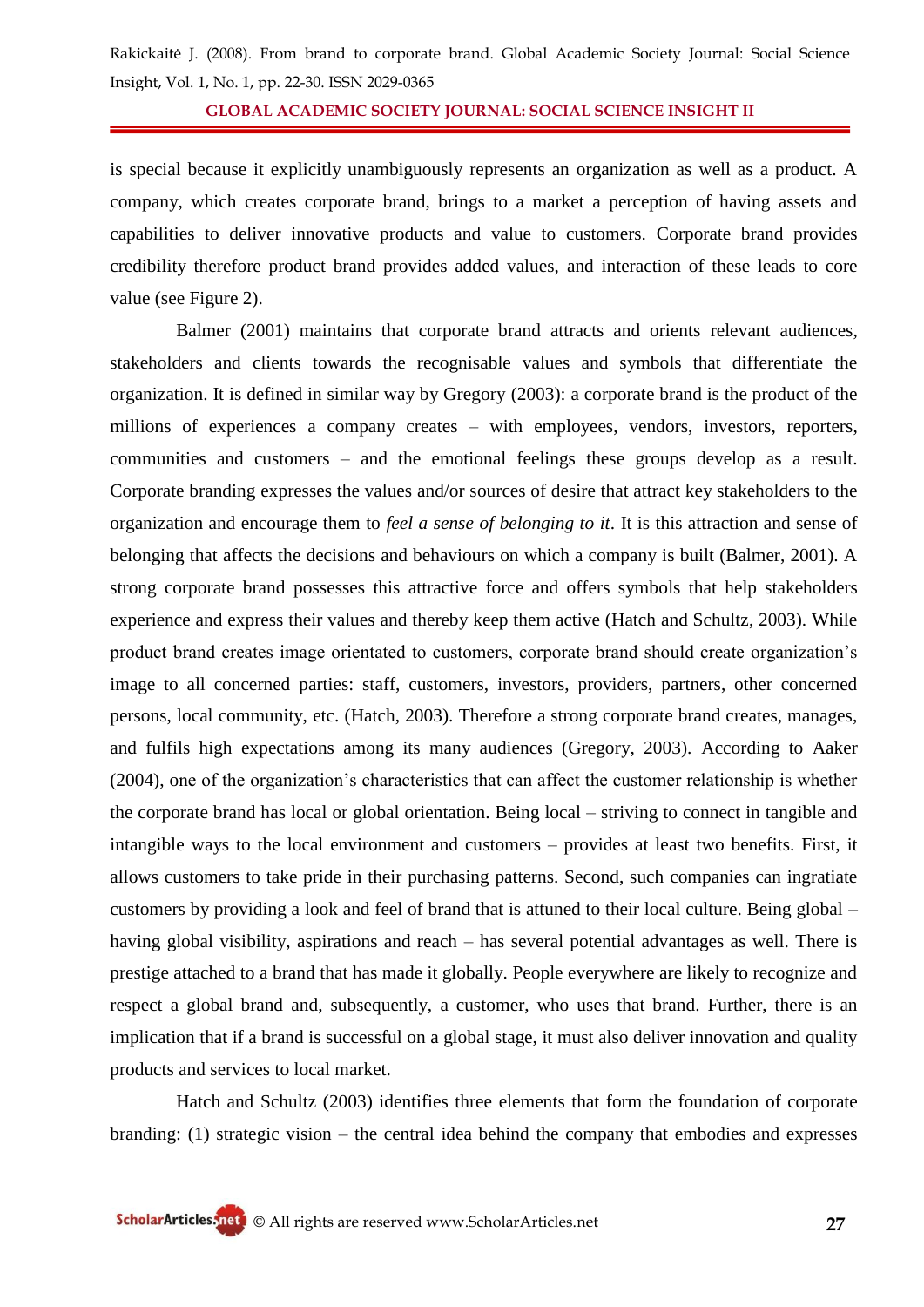**GLOBAL ACADEMIC SOCIETY JOURNAL: SOCIAL SCIENCE INSIGHT II**

top management"s aspiration for what the company will achieve in the future; (2) organizational culture – the internal values, beliefs and basic assumptions that embody the heritage of the company and communicate its meanings to its members; culture manifests itself in the ways employees all through the ranks feel about the company they are working for; (3) corporate images – views of the organization developed by its stakeholders; the outside world"s overall impression of the company including the views of customers, shareholders, the media, the general public, and so on. By implication, strategic vision, organizational culture and corporate images are strongly interrelated and there is a need for perceived long-term mutual support between these elements. In order to reach this support, effective dialogue between organization top managers, external interested parties and members creating organizational culture is necessary. The people of an organization, especially in a company with a heavy service component, provide a basis for the corporate brand image. If they appear engaged, interested in customers, empowered, responsive and competent, the corporate brand will tend to engender greater respect, liking, and ultimately, loyalty (Aaker, 2004). Hatch and Schultz (2003) offer to use organizational culture as one of the main resources in creating corporate brand.

The corporate brand must be viewed as both: a proposition that helps to shape an organization"s values and culture, and a strategic tool of management, which can guide the organizational processes that generate and support value creation. Innovation, quality and customer orientation are three values and priorities worth highlighting because they are so frequently seen as drivers of corporate brands (Aaker, 2004). According to Gregory (2003), a strong corporate brand delivers a number of outstanding benefits. It commands a premium price. It helps withstand or weather a crisis more readily. It makes marketing more efficient. It can slow or stop market share erosion. And it increases company"s appeal to financial and investor markets.

### **Conclusions**

Analysis of brand and its created value, assumptions of corporate brand relevance as well opportunities allowed to formulate the following conclusions:

 A brand is company"s one of the most valuable assets, which creates added value to customer. The value is related to identity and predictability of the brand. From the customer"s point of view, a brand is a guarantee of quality and a source of information about every product or service. It helps to select the best product and to perceive the philosophy that underlies the brand. While the customers are gradually less afraid to risk and are more confident in their opinion, the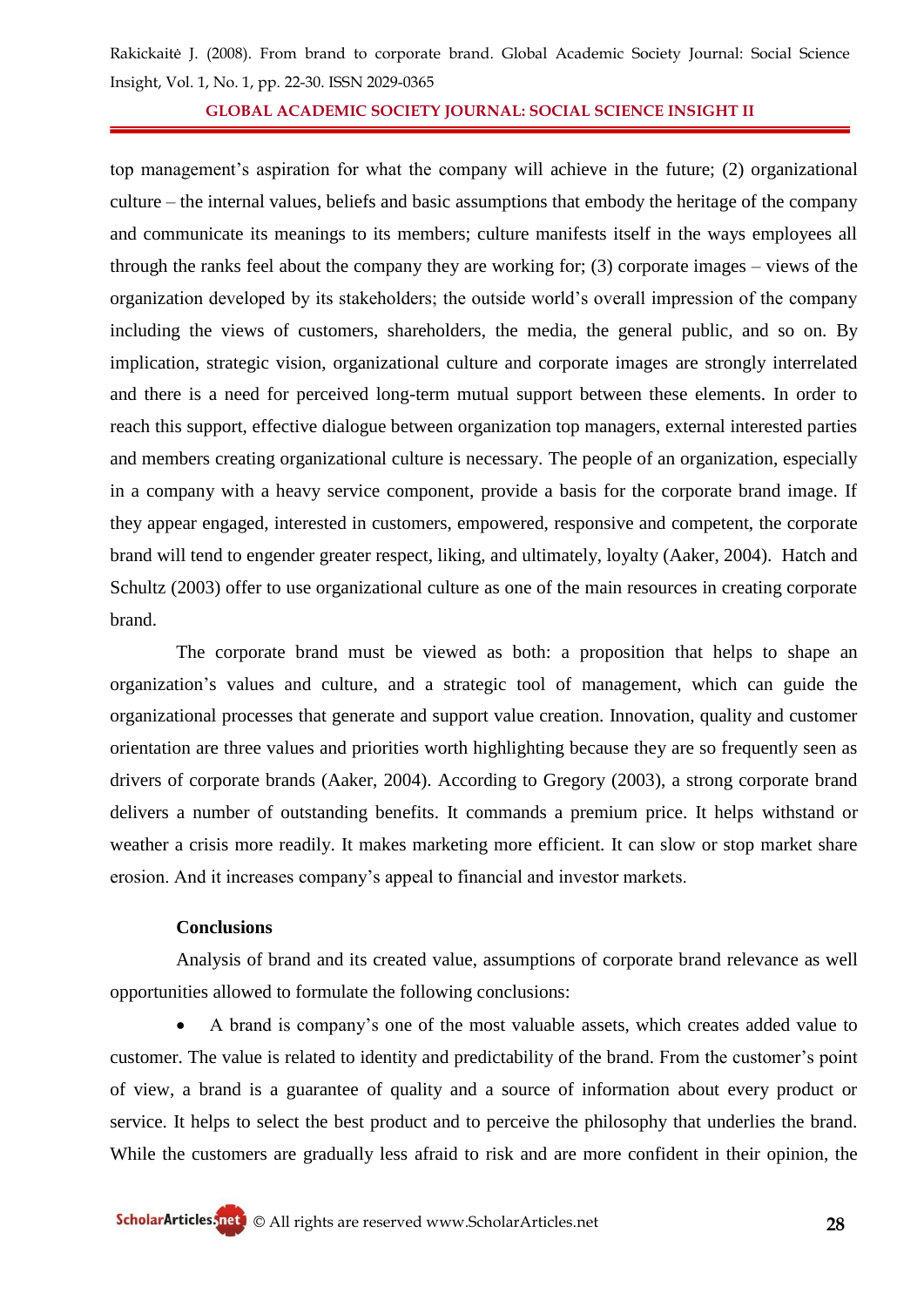**GLOBAL ACADEMIC SOCIETY JOURNAL: SOCIAL SCIENCE INSIGHT II**

need for brand predictability decreases. Besides, many markers are saturated with plenty highquality products of well-known companies. The context of product brand (including creation of added value) reshapes and involves not only product, but also culture, know-how, organizational systems and procedures. To create a value in contemporary economy, it is not enough to use traditional marketing measures and brand management.

 Changing business environment influence changes in brand development. Product brand more and more is changed by corporate brand. Corporate brand involves corporate image, strategic vision and organizational culture. Corporate brand is expression of company"s purified identity, which is devoted for communication with the stakeholders, differentiation of the organization as well as increase of added value. Corporate brand is perceived as a strategic tool, which might help to create and sustain added value not to the certain product but to all offered products by organization at the same time.

#### **References**

1. Aaker D. A. (2004) Leveraging the corporate brand. California Management Review, Vol. 46, No. 3, pp. 6-18.

2. Balmer J.M.T. (2001) Corporate identity, corporate branding and corporate marketing: seeing through the fog. Journal of Marketing, Vol. 35, No.3/4, pp. 248-291.

3. Balmer J.M.T., Greyser S.A. (2006) Corporate marketing: integrating corporate identity, corporate branding, corporate communications, corporate image and corporate reputation. Journal of Marketing, Vol. 40, No.7/8, pp. 730-741.

4. Bickerton D. (2000) Corporate reputation versus corporate branding: the realist debate. Corporate Communications: An International Journal, Vol. 5 (1), pp. 42-48.

5. Bivainienė L. (2006) Prekės ženklas: teorinės sampratos kai kurie aspektai. Ekonomika ir vadyba: aktualijos ir perspektyvos, 1 (6), pp. 42–46. ISSN 1648-9098.

6. Brand Solutions (2004) What is branding? Available at: http://www.brand.com/WhatIsBrand.htm

7. Crimmins J. C. (2003) Better Measurement and Management of Brand Value. [Journal of Advertising](http://journals.cambridge.org/action/displayAbstract?fromPage=online&aid=162741##)  [Research,](http://journals.cambridge.org/action/displayAbstract?fromPage=online&aid=162741##) Vol. 40, pp. 136-144.

8. Gregory J. R. (2003) The Best of Branding: Best Practices in Corporate Branding. [McGraw-Hill](http://books.google.com/books?q=inpublisher:%22McGraw-Hill+Professional%22&lr=&source=gbs_summary_r&cad=0)  [Professional,](http://books.google.com/books?q=inpublisher:%22McGraw-Hill+Professional%22&lr=&source=gbs_summary_r&cad=0) p. 288. ISBN: 0071403299.

9. Harris F., Chernatony L. (2001) Corporate branding and corporate brand performance. European Journal of Marketing, Vol. 35 No. 3/4, pp. 441-456.

10. Hatch M.J., Schultz M. (2003) Bringing the corporation into corporate branding. European Journal of Marketing, Vol. 37, No.7/8, pp. 1041-1064.